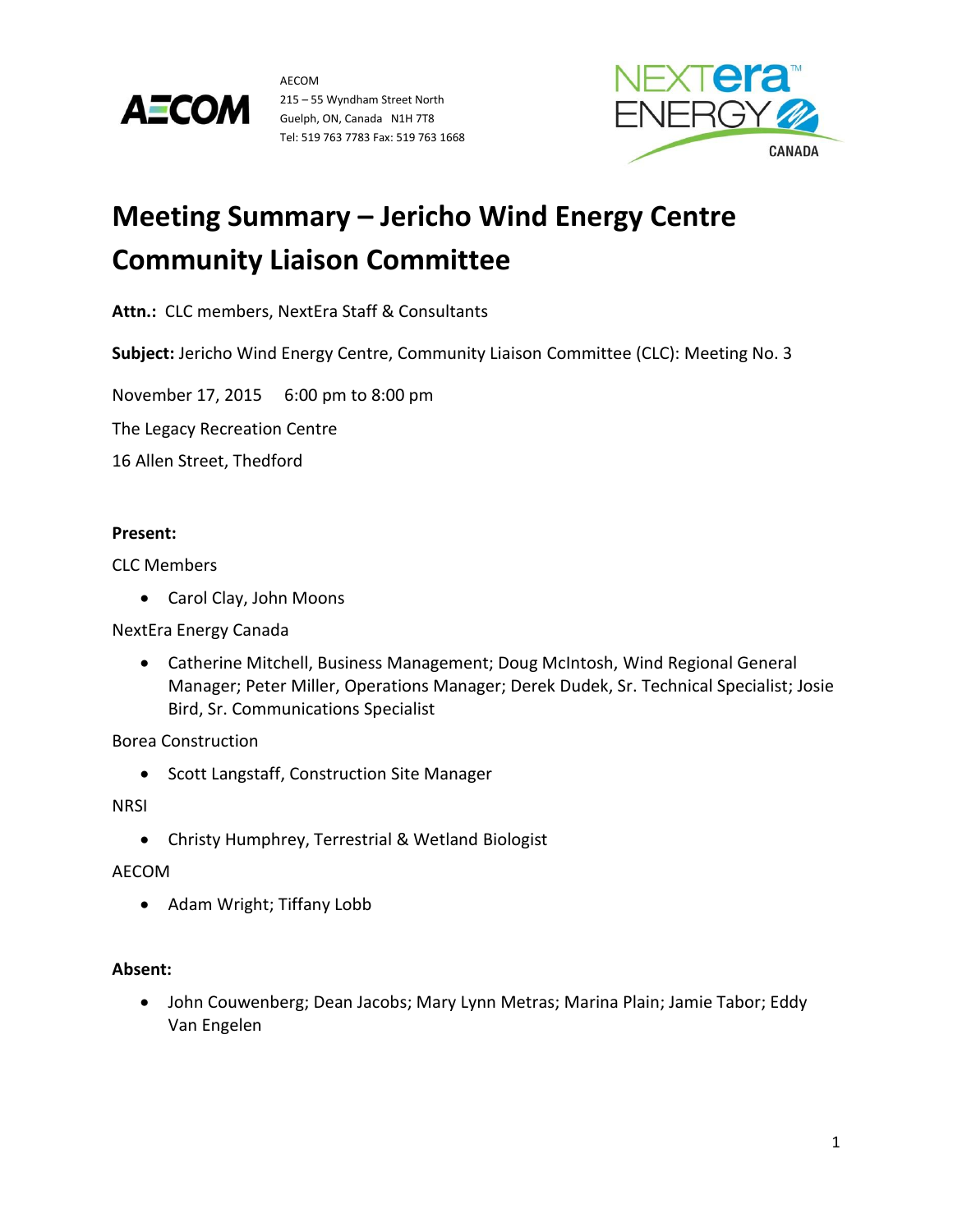



| <b>Item Discussed</b>                                                                                                                                                                                                                                                                                                                                            | <b>Action</b> |
|------------------------------------------------------------------------------------------------------------------------------------------------------------------------------------------------------------------------------------------------------------------------------------------------------------------------------------------------------------------|---------------|
| 1. Welcome and Introductions                                                                                                                                                                                                                                                                                                                                     |               |
| Adam Wright (CLC Chair) welcomed members of the CLC and the public to the 3 <sup>rd</sup> CLC<br>meeting for the Jericho Wind Energy Centre.                                                                                                                                                                                                                     |               |
| The Chair then invited the one member of the public in attendance to sit at the table<br>with the CLC members. Adam introduced himself as the CLC chair and introduced<br>Tiffany Lobb as the CLC Meeting Minutes recorder for the evening. The Chair then<br>invited CLC members and NextEra representatives to introduce themselves and<br>outline their role. |               |
| <b>CLC Members</b>                                                                                                                                                                                                                                                                                                                                               |               |
| John Moons - Participating Land Owner<br>Carol Clay - Local Resident                                                                                                                                                                                                                                                                                             |               |
| <b>NextEra</b>                                                                                                                                                                                                                                                                                                                                                   |               |
| Doug McIntosh - Wind Regional General Manager<br>Derek Dudek - Senior Technical Specialist<br>Peter Miller - Operations Manager<br>٠<br>Catherine Mitchell - Business Management                                                                                                                                                                                 |               |
| <b>NRSI</b>                                                                                                                                                                                                                                                                                                                                                      |               |
| Christy Humphrey - Terrestrial and Wetland Biologist                                                                                                                                                                                                                                                                                                             |               |
| <b>Borea Construction</b>                                                                                                                                                                                                                                                                                                                                        |               |
| Scott Langstaff - Construction Site Manager                                                                                                                                                                                                                                                                                                                      |               |
| The Chair then reviewed the Agenda for the CLC meeting (slide 3).                                                                                                                                                                                                                                                                                                |               |
| 2. Review of Meeting Agenda, Introductions, CLC Meeting #2 Review                                                                                                                                                                                                                                                                                                |               |
| Agenda<br>Introductions<br>1.<br>Recap of CLC Meeting #2<br>2.<br>Purpose of the CLC<br>Overview of the Project                                                                                                                                                                                                                                                  |               |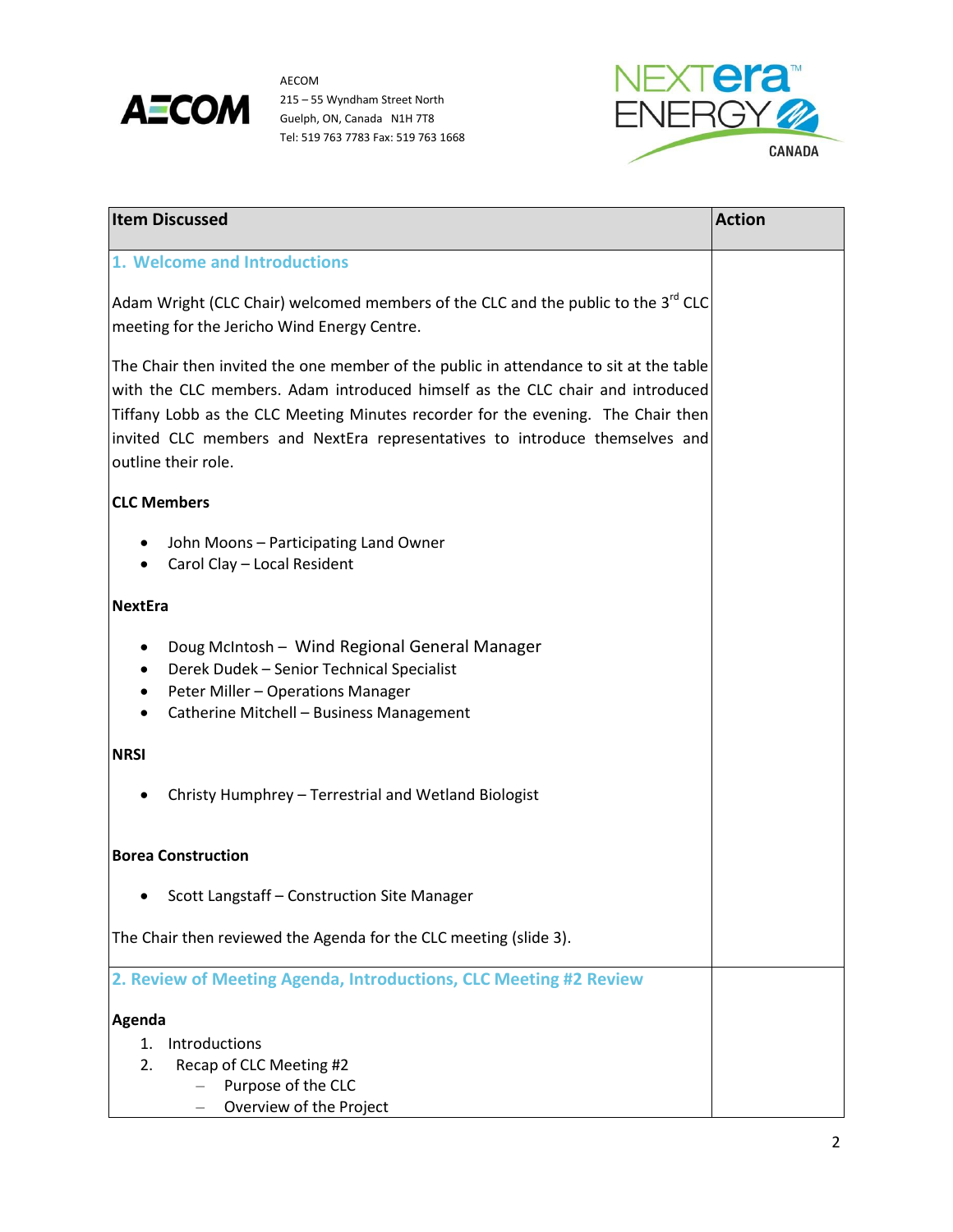



- Post-Construction Activities
- Introduction to Operations Team
- Public Attendance and Depositions
- Requests for Additional Information
- Minutes (Parking Lot Items)
- 3. Activities and Questions/Comments Raised Since the Second CLC Meeting
- 4. Status of Post-Construction Activities
- 5. Operations and Maintenance Update and Activities
- 6. Post-Construction Monitoring and Mitigation Measures
- 7. Retirement and Decommissioning Process
- 8. Question and Answer Period (15 minutes)
- 9. Tentative Items for Discussion at Future CLC Meeting

Chair reminded CLC members to ask questions at any time throughout the meeting, should they arise. He then provided an overview of the Jericho Wind Energy centre.

# **Overview of the Jericho Wind Energy Centre**

- The Class 4 Wind Facility is operating in the Municipality of Lambton Shores and the Township of Warwick, in Lambton County, Ontario and in the Municipality of North Middlesex, in Middlesex County.
- The ninety-two turbines, each with 80 metre towers and three blades up to 50.5 metres in length, have a generating capacity of 149-megawatts, capable of generating electricity to power nearly 37,500 homes.
- The project consists of wind turbines, overhead and underground electrical lines, two met towers, electrical substation, transformer substation (to connect to the Hydro One transmission system) and required roads.
- The Facility, with the exception of some electrical lines, was built on privately owned land, which remains in agricultural use.

After this the Chair provided a brief recap of the  $2<sup>nd</sup>$  CLC meeting which occurred on June 18, 2015.

# **Meeting Summary for our 2nd CLC Meeting:**

- Draft minutes were prepared by AECOM and circulated to the CLC on **July 10th, 2015**
- Members were asked to advise AECOM of any errors, omissions or changes by **July 24th, 2015**
- All recommended comments/changes were incorporated and the minutes were posted on NextEra's publically accessible website **July 24th, 2015**
- CLC members were also emailed the final minutes on **July 26th, 2015**

**The Chair then enquired if there are any opportunities for improvement regarding when CLC members should receive the summary of the meeting?** CLC members agreed that two weeks was acceptable.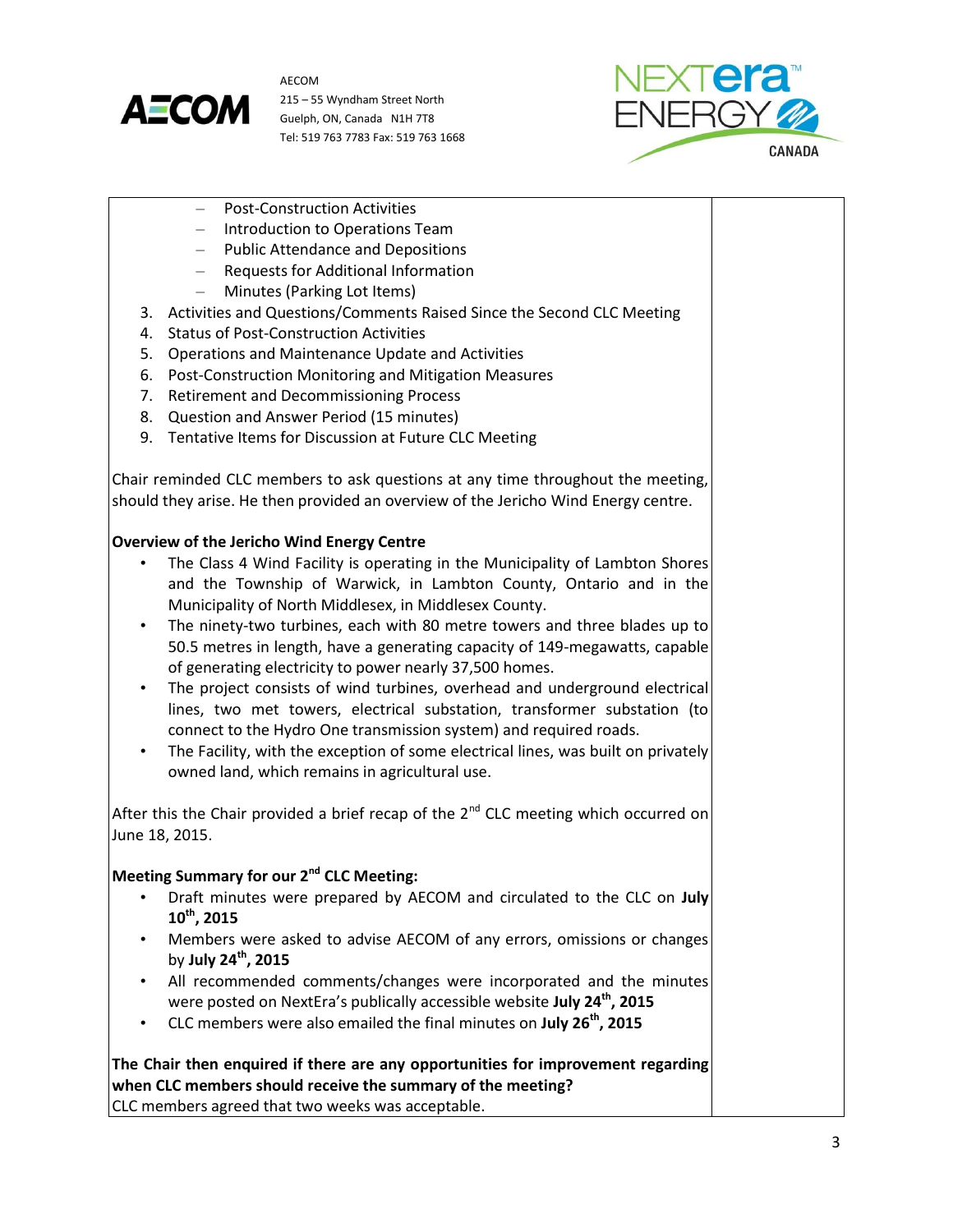

 $\overline{\phantom{a}}$ 

AECOM 215 – 55 Wyndham Street North Guelph, ON, Canada N1H 7T8 Tel: 519 763 7783 Fax: 519 763 1668



٦

| The Chair then invited Catie Mitchell (CM) to discuss Local Labour (slide 6).                                                                                                                                                                                        |                                                                                                                                                                                                                                                                                                                                                                                                                                                                                                                                                                                                                                  |
|----------------------------------------------------------------------------------------------------------------------------------------------------------------------------------------------------------------------------------------------------------------------|----------------------------------------------------------------------------------------------------------------------------------------------------------------------------------------------------------------------------------------------------------------------------------------------------------------------------------------------------------------------------------------------------------------------------------------------------------------------------------------------------------------------------------------------------------------------------------------------------------------------------------|
| Recap of CLC Meeting #2 - Local Labour                                                                                                                                                                                                                               |                                                                                                                                                                                                                                                                                                                                                                                                                                                                                                                                                                                                                                  |
| <b>Construction Stats</b><br><b>General Contractor is Borea Construction Canada</b><br>$\bullet$<br>on the Jericho project.<br>$\bullet$<br>nearly 30 Lambton and Middlesex County businesses.<br>$\bullet$<br>200.<br>$\bullet$<br>project.                         | Many Southwestern Ontario Companies used (subcontractors and suppliers)<br>There is at least \$6 million in contracts with subcontractors and suppliers in<br>the southwestern Ontario region. Services ranging from materials,<br>equipment, utilities, labour, housing, and subcontractors, were provided by<br>Peak volume of individuals on site including subcontractors is approximately<br>Indirect economic benefits have not been measured, but local hotels,<br>restaurants, home improvement stores, gas stations, machine shops, pubs<br>and grocery stores have seen an increase in business since the start of the |
| <b>Project Economic Impact</b>                                                                                                                                                                                                                                       |                                                                                                                                                                                                                                                                                                                                                                                                                                                                                                                                                                                                                                  |
| <b>Construction Jobs:</b><br>Approx. 200<br>10                                                                                                                                                                                                                       |                                                                                                                                                                                                                                                                                                                                                                                                                                                                                                                                                                                                                                  |
| <b>Full Time Operations Jobs:</b><br>Capital Expenditures:<br>Over \$400 Million                                                                                                                                                                                     |                                                                                                                                                                                                                                                                                                                                                                                                                                                                                                                                                                                                                                  |
| <b>Property Taxes:</b><br>About \$20 Million*                                                                                                                                                                                                                        |                                                                                                                                                                                                                                                                                                                                                                                                                                                                                                                                                                                                                                  |
| Landowner Payments:<br>About \$30 Million*                                                                                                                                                                                                                           |                                                                                                                                                                                                                                                                                                                                                                                                                                                                                                                                                                                                                                  |
| *Estimated over first 20 years of the project.                                                                                                                                                                                                                       |                                                                                                                                                                                                                                                                                                                                                                                                                                                                                                                                                                                                                                  |
| 3. Activities and Questions/Comments Raise Since the Second CLC Meeting                                                                                                                                                                                              |                                                                                                                                                                                                                                                                                                                                                                                                                                                                                                                                                                                                                                  |
| Chair explained that there were two parking lot items from the last CLC meeting that<br>were not resolved and invited NextEra to provide more information regarding those<br>questions (slide 7).                                                                    |                                                                                                                                                                                                                                                                                                                                                                                                                                                                                                                                                                                                                                  |
| <b>Parking Lot Topic #1</b><br>Where were all of the parts for the machines made? Committee would like specific<br>details.<br>Response / Action<br>NextEra has domestic content requirements to ensure the majority of the project was                              |                                                                                                                                                                                                                                                                                                                                                                                                                                                                                                                                                                                                                                  |
| manufactured within Ontario. While it is difficult to pinpoint the specific origin of<br>each of the turbine components, we can tell you that NextEra meets the domestic<br>content requirements, mandated to us by the Ontario Power Authority (OPA) (now<br>IESO). |                                                                                                                                                                                                                                                                                                                                                                                                                                                                                                                                                                                                                                  |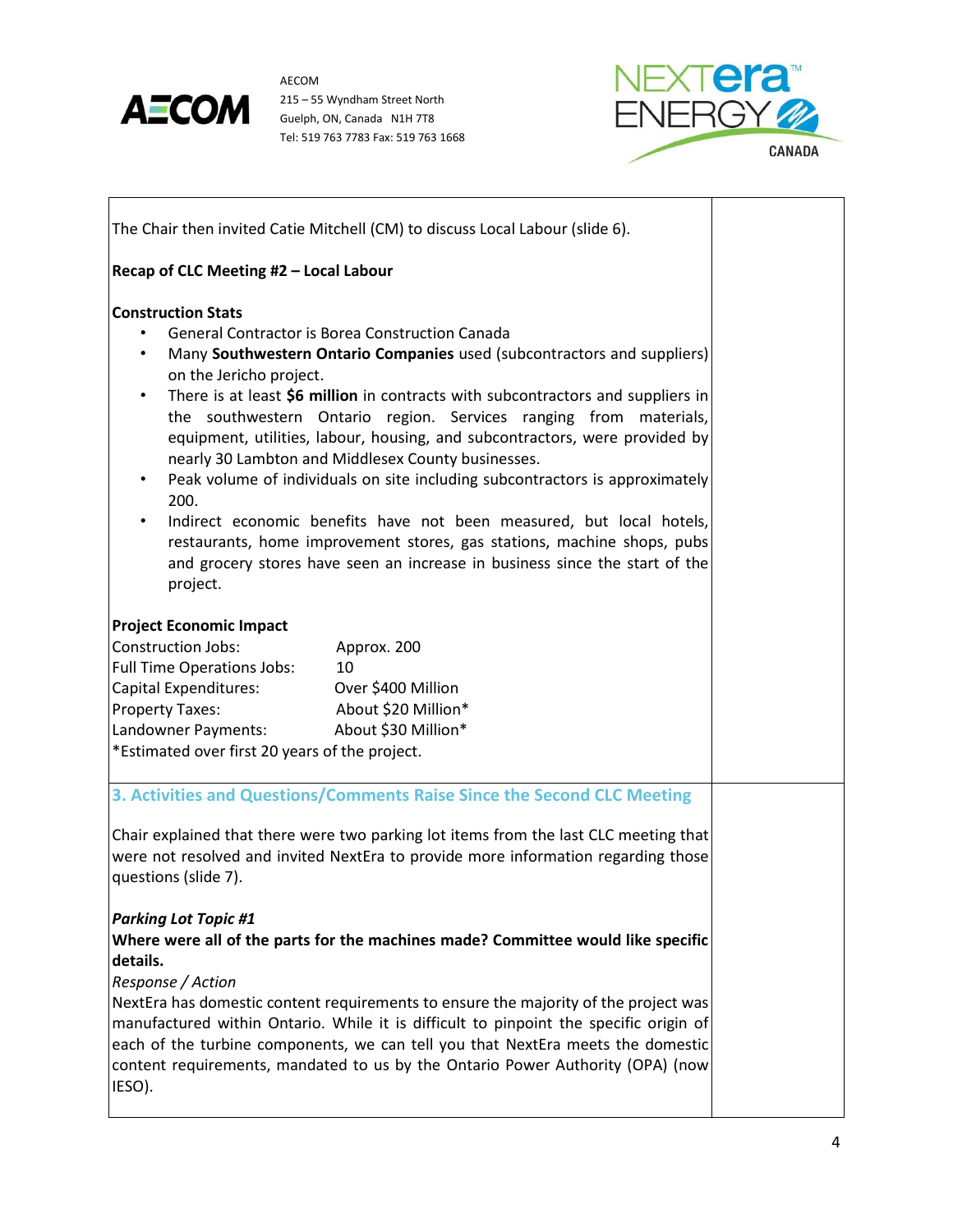



| CM – There were questions regarding where wind turbines were manufactured at the           |  |
|--------------------------------------------------------------------------------------------|--|
| last CLC meeting. NextEra thought it would be useful to name which items were built,       |  |
| assembled or tested in Ontario as part of the agreement with the Ontario Power             |  |
| Authority (OPA) to make sure part of the project content was locally sourced. The          |  |
| following key items were built, assembled or tested in Ontario:                            |  |
| Hubs and hub casings were machined in Ontario;                                             |  |
| Hubs were assembled and tested in Ontario, including pitch controllers, pitch<br>$\bullet$ |  |
| bearings, nose cones and pitch drives;                                                     |  |
| Power converters were assembled, wired and tested in Ontario;<br>$\bullet$                 |  |
| Tower steel was processed in Ontario;<br>$\bullet$                                         |  |
| Padmount transformers and grid connection transformers were wound and<br>$\bullet$         |  |
| tested in Ontario (including the grid-connection transformer at the Jericho                |  |
| substation and the 2 grid-connection transformers at the Parkhill substation);             |  |
| and,                                                                                       |  |
| 99% of on-site labour, land services, auditing and consulting services, (such as           |  |
| Borea Construction, GE and AECOM) were Ontario resident hours on the                       |  |
| project.                                                                                   |  |
|                                                                                            |  |
| <b>Parking Lot Topic #2</b>                                                                |  |
| <b>Emergency Action Plan.</b>                                                              |  |
|                                                                                            |  |
| Response / Action                                                                          |  |
| Since the last CLC meeting, the Operations team has provided an up to date                 |  |
| Emergency Action Plan to all local fire departments in the local region.                   |  |
|                                                                                            |  |
| DD - Last night (November 16, 2015) the Environmental Response Plan (ERP) went to          |  |
| Warwick council for review. NextEra revised the ERPs to make them clear and                |  |
| provided copies to municipal staff.                                                        |  |
|                                                                                            |  |
| Peter Miller (PM) - NextEra has also had recent meetings with various fire chiefs to       |  |
| ensure proper safety methods are communicated.                                             |  |
|                                                                                            |  |
| Chair asked if there were any questions regarding the parking lot items.                   |  |
|                                                                                            |  |
| None received.                                                                             |  |
|                                                                                            |  |
| <b>4. Status of Post-Construction Activities</b>                                           |  |
|                                                                                            |  |
| Chair asked Catie M. to discuss the status of post-construction activities (slide 8).      |  |
| CM - One of NextEra's key focuses has been working with the municipalities to repair       |  |
| the roads and restore them to the same or better condition as before construction of       |  |
| the Project started.                                                                       |  |
|                                                                                            |  |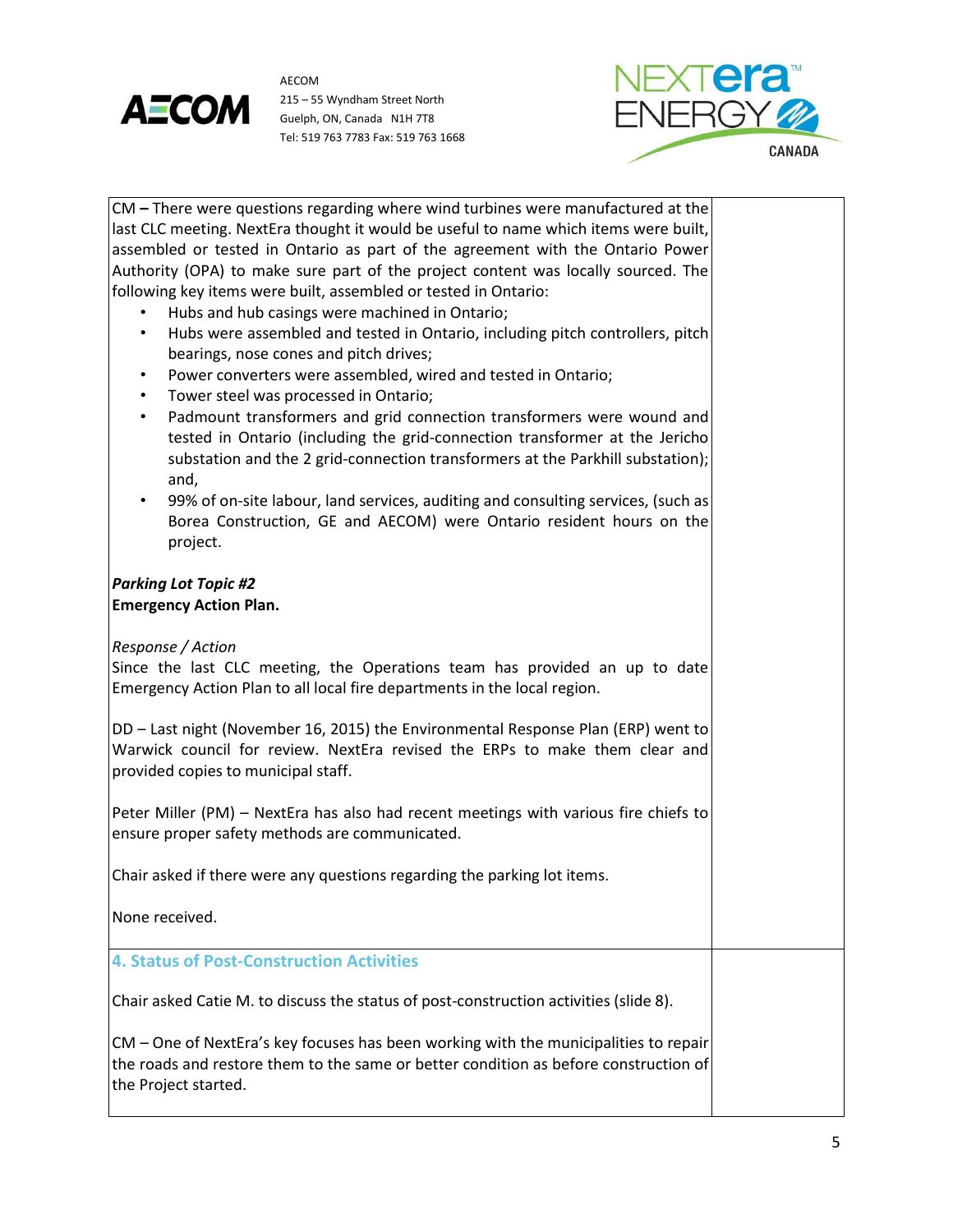



| <b>Construction Clean up, Modifications and Road Repairs: largely complete</b>             |  |
|--------------------------------------------------------------------------------------------|--|
| NextEra is complete with its physical restoration work but has an agreement                |  |
| in place with Lambton Shores and Warwick to pay for the restoration of key                 |  |
| roads that were used during construction.                                                  |  |
| While NextEra does not have a Road Use Agreement with Lambton County,<br>$\bullet$         |  |
| we are continuing to restore county roads.                                                 |  |
| Additionally, NextEra has hired an engineering firm to inspect all ditches or<br>$\bullet$ |  |
| rights of way (ROW) for any outstanding reclaim items due to underground                   |  |
| collection installation and all mitigation measures installed along the                    |  |
| transmission line.                                                                         |  |
|                                                                                            |  |
| Reclamation: Summer to Fall 2015                                                           |  |
| Stripped soil was replaced and re-contoured in the construction areas and                  |  |
| disturbed areas reseeded during appropriate conditions for germination (as                 |  |
| seasonality allows).                                                                       |  |
|                                                                                            |  |
| Scott Langstaff (SL) - Regarding reclamation, Borea is waiting for the third party         |  |
| contractor to come back with their reviews. When Borea gets the information                |  |
| reviewed, we will make sure everything matches and is put pack the way to was pre-         |  |
| construction and then will sign off. It has come down to just drainage issues, Borea is    |  |
| completing drainage concerns that may have been missed over the summer to make             |  |
| sure they are dealt with before winter.                                                    |  |
| Chair asked who the point of contact is if the landowners have any issues.                 |  |
|                                                                                            |  |
| SL - Borea advises that landowners contact CanACRE to voice their complaints or            |  |
| concerns so that everything is reported and dealt with correctly.                          |  |
|                                                                                            |  |
| 5. Operations and Maintenance - Update and Activities                                      |  |
| Chair asked Peter Miller (PM) to discuss operations and maintenance (slides 9-10).         |  |
|                                                                                            |  |
| PM - The Jericho site is coming up on a year of operations now (November 22, 2015).        |  |
| Those who came to our site tour today had the opportunity to see the equipment             |  |
| NextEra uses, including the toolbox software, and how the turbines are monitored at        |  |
| all times.                                                                                 |  |
|                                                                                            |  |
| Our business hours are typically 7:00 am $-$ 3:30 pm but outside of regular business       |  |
| hours, NextEra has a 24-hour monitoring facility in Florida that can deal with any         |  |
| problem with the wind turbines. NextEra keeps everything very well monitored at all        |  |
| times. Additionally, NextEra is increasing the office space in Jericho and bringing in     |  |
| new hires to be sure to provide the best service possible during operations.               |  |
|                                                                                            |  |
| Recap and Questions: Operations and Maintenance Centre Tour                                |  |

6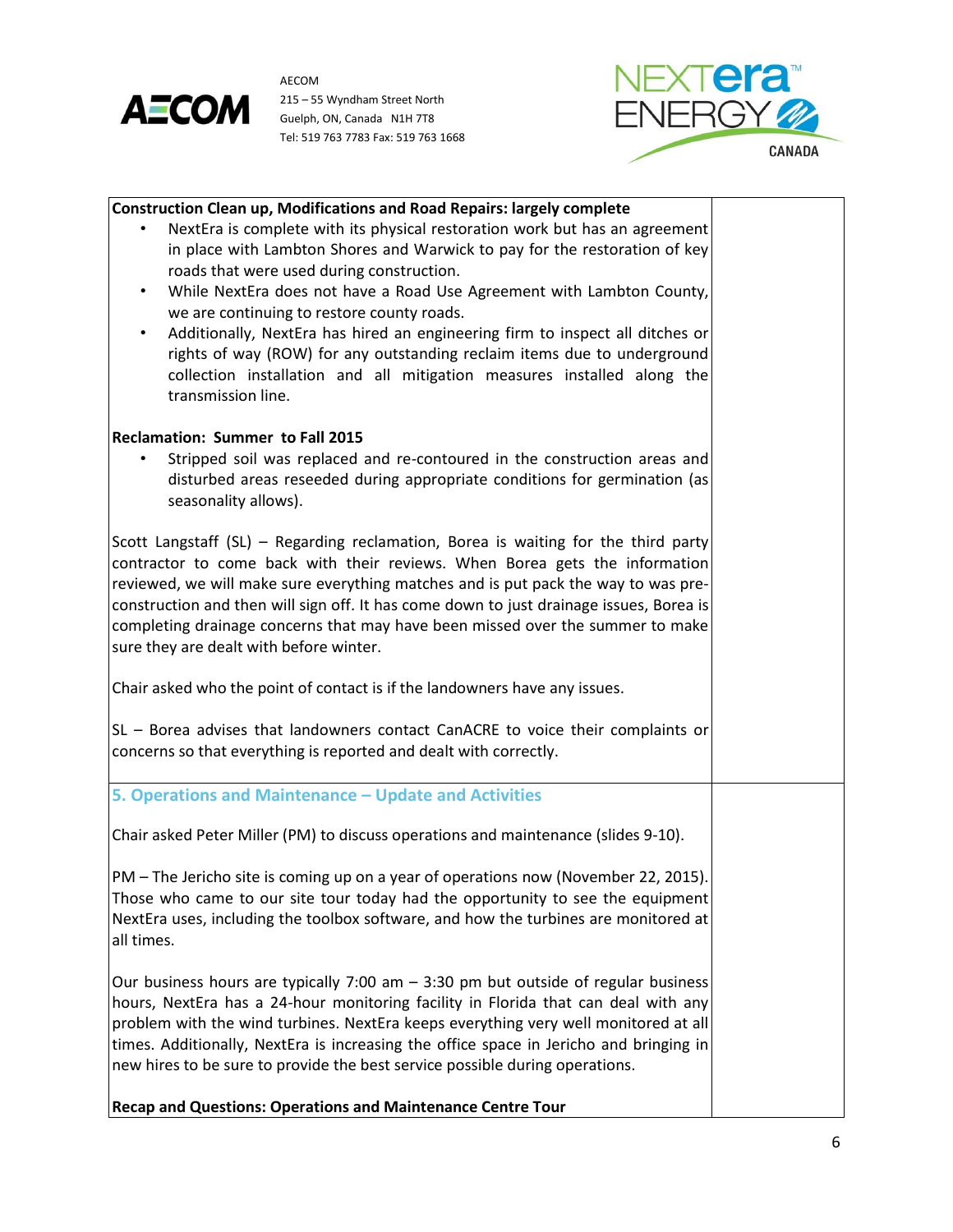



- The operation phase will be approximately 25 years and the operations building will require full time staff (i.e. site supervisor and wind technicians).
- Turbines will require scheduled maintenance (i.e. oil change, gearbox cleaning and lubrication, replacement of worn parts). Routine preventative maintenance activities will be scheduled as required, in accordance with manufacturer requirements.
- Spill prevention best practices utilized during the Construction Phase were also implemented during operational maintenance.
- If unscheduled maintenance of a turbine is required (i.e. component failure), then the turbine will be taken out of service until the repair is complete. Larger trucks and cranes may be required periodically for larger repairs, but this is expected to occur infrequently.
- To monitor subsystems within each turbine and the local wind conditions, a comprehensive control system is installed and networked to the local operator and to NextEra's central operations centre (staff on-site 24/7). The operations building will be notified if an event occurs outside a turbine's normal operating range, and the turbine will be shut down. Turbines can be controlled remotely from the central operations centre.
- Operation decisions based on meteorological data include turbine shut down under icy or extreme weather, and cut-in and cut-out wind speed.

# **Wind Energy Centre Reached Commercial Operation**

- Operations and Maintenance building located in Parkhill, currently expanding to allow space for additional staff/equipment.
- The facility has been operating extremely well with an Availability Factor > 99%.
- Jericho Wind employs 10 Full Time employees as well as more than a dozen shared specialists in Ontario.
- Operations staff have completed the required 500 hour "Break In" maintenance and all the first scheduled services.

DM – In Ontario, NextEra is trying to get a lot of the support staff right here. Unlike American sites that rely on the Juno Beach services, NextEra is expanding in Canada to have staff locally that can support project related activities.

PM – NextEra is thrilled with the Jericho office location and pleased with how Jericho Wind Energy Centre has been operating thus far.

## **Chair asked what would affect the Availability Factor.**

PM – General maintenance would affect the Availability Factor as the turbines need to be paused or shut down during maintenance activities. Weather would also contribute because if there isn't any wind or if it's much too windy, the turbines do not operate. Curtailment would also have an effect.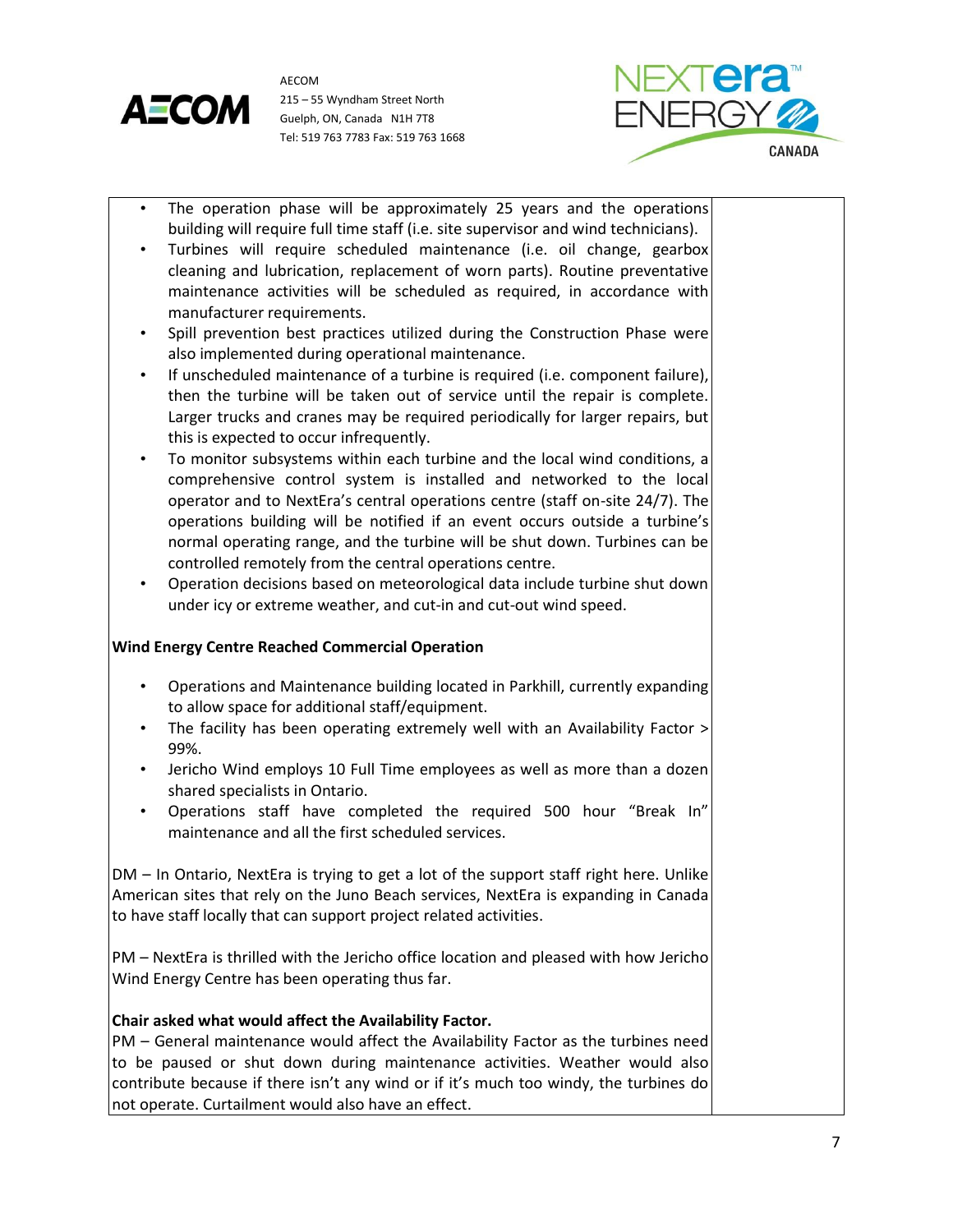



CM – If Hydro One is performing maintenance on one of their transmission lines, sometimes NextEra would have to temporarily shut down some turbines because of that.

Doug McIntosh (DM) – NextEra compares the wind speeds to how much would actually turn into electricity; the difference is the availability loss. Typically, there is a 0.63 availability loss. If there is an icing condition and data shows that the turbines would not be proven to run through the icy condition, the turbine will shut itself down because that is what they are designed to do. Something like this would not be considered an availability loss.

Each week NextEra reviews all of the key indicators for availability loss and every Wednesday it is reviewed by NextEra head office.

PM – NextEra rectifies any issues contributing to availability loss as soon as possible.

DM then discussed vortex generator concerns (slide 11).

## **Vortex Generator Concerns**

- At NextEra Energy Canada, the safety of our operations, for both our employees and the communities in which we operate, is paramount.
- With that in mind, and out of an abundance of caution, NextEra temporarily shuts down certain turbines in Ontario, particularly those near roadways or other public access areas, due to a potential problem that we identified with a small thin plastic attachment on the turbine blades themselves that could have separated while in operation.
- After removing this item from the blades, we restarted the turbines.
- No injuries or property damage occurred as a result of this situation and we are working aggressively to develop a long term solution. Importantly, we communicated with the affected landowners, sharing with them the actions we've taken, and reinforced our commitment to the safe operation of our wind fleet

Chair asked if there were any questions regarding the vortex generator concerns.

None received.

Derek D. then discussed the complaint resolution process for the Jericho Wind Energy Centre (slide 12).

## **Operations – Complaint Resolution**

NextEra acknowledges that some members of the community may have concerns regarding construction activities and long-term wind farm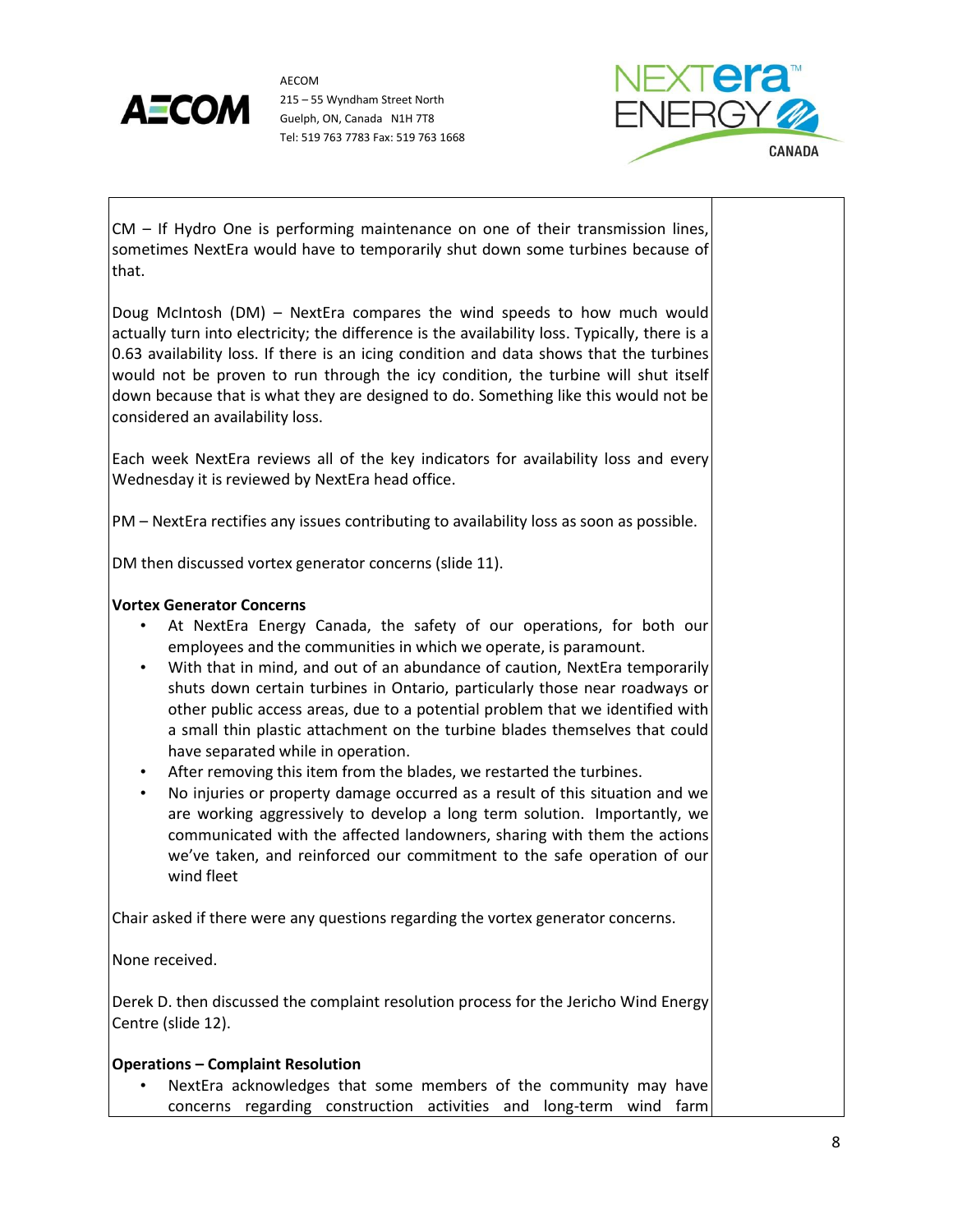



operations. • To resolve disputes in a collaborative manner, NextEra follows its complaints resolution process. • Should any complaints arise throughout the course of the construction, operation and decommissioning phases, a NextEra representative will contact the complainant to understand and seek a resolution. • NextEra will **notify the local MOECC** (Ministry of Environment and Climate Change) **district office** of the complaint **within 2 business days** of receipt of the complaint (**1 business day** if the complaint is related to **Ground Water**). The MOECC notification will include: – Description of the nature of the complaint; – Wind direction at the time of the incident related to the complaint; – Time and date of the incident related to the complaint; and – A description of the measures taken to address the cause of the incident and to prevent a similar occurrence in the future • NextEra will provide the local MOECC district office with a written record of the complaint **within 8 business** days of the complaint. • As soon as possible, and based on the complexity of the matter, contact complainant to follow up. • Information requests and complaints about the local operations and maintenance can be addressed to: **NextEra Energy Canada, ULC 390 Bay Street, Suite 1720 Toronto, ON M5H 2Y2 Toll Free Phone: 1-877-463-4963 Main Office Line: 416-364-9714 Email: Jericho.wind@nexteraenergy.com Website: www.NextEraEnergyCanada.com 6. Post-Construction Monitoring and Mitigation Measures** Chair asked Derek D. to discuss post-construction monitoring and mitigation measures (slide 14). **Environmental Effects Monitoring Plan:** • In accordance with the requirements of Ontario Regulation (O.Reg.) 359/09, the Environmental Effects Monitoring Plan addresses various elements including, but not limited to, heritage and archaeological resources, natural heritage features and noise. **Noise** • The Provincial Environmental Protection Act (EPA) requires that noise

emissions for any new projects must not have any adverse effects on the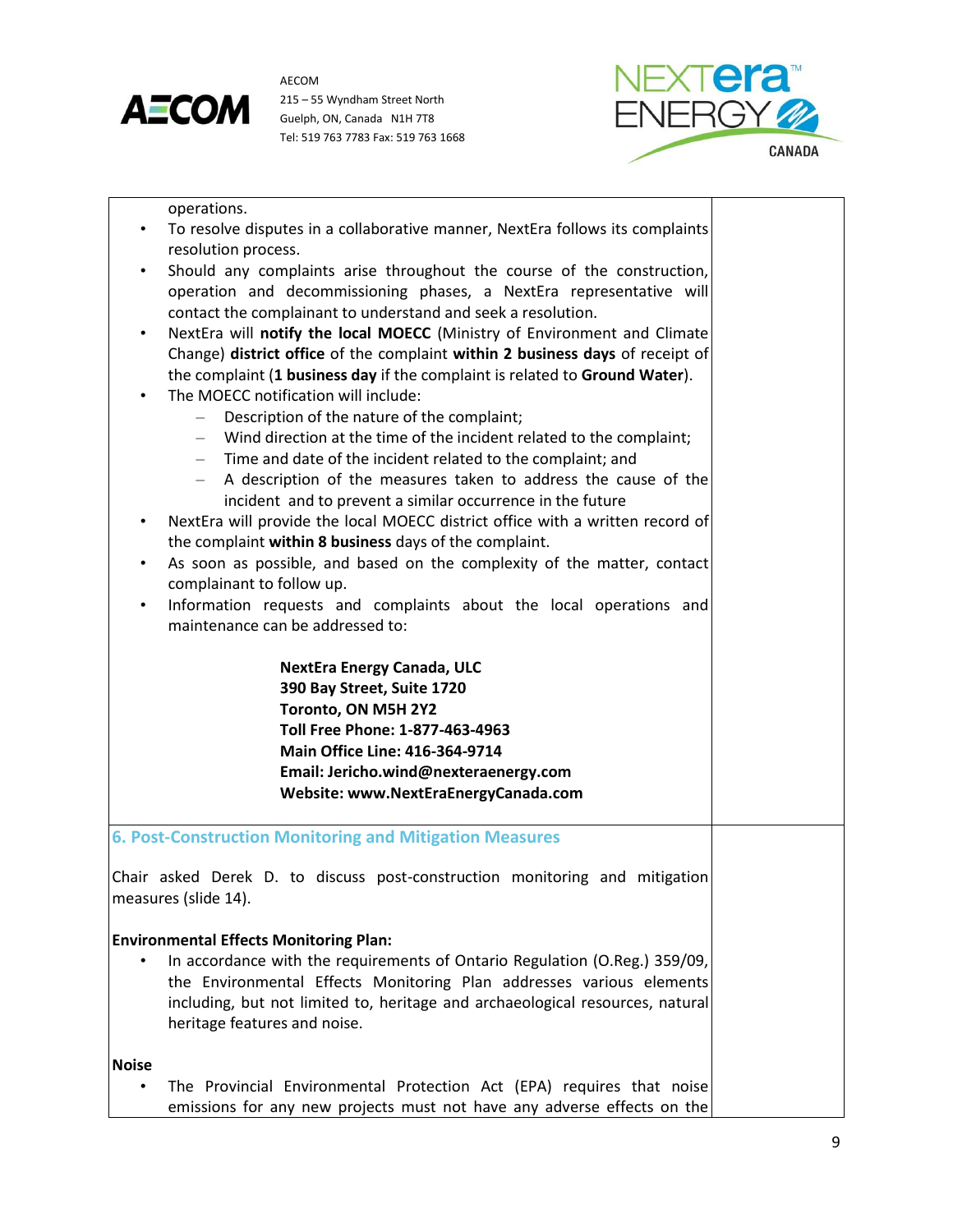



| natural environment and not exceed 40dBA when wind speeds are of 6<br>metres/second and below.                                                                                                                                                                                                                                                                                                                                                                                                                                                                                                                                               |  |
|----------------------------------------------------------------------------------------------------------------------------------------------------------------------------------------------------------------------------------------------------------------------------------------------------------------------------------------------------------------------------------------------------------------------------------------------------------------------------------------------------------------------------------------------------------------------------------------------------------------------------------------------|--|
| NOTE: the allowable noise levels increase during higher wind speeds.<br>Prior to construction, a Renewable Energy Approval (REA) was obtained with<br>$\bullet$<br>measures to be adhered to, i.e. noise modeling by independent consultants.                                                                                                                                                                                                                                                                                                                                                                                                |  |
| Noise emissions will not likely change unless there is damage to the<br>$\bullet$<br>equipment (immediately recognized by the computer monitoring system and<br>addressed by the operations team).<br>Acoustic Emission and Immission testing is partly completed. Results will be<br>$\bullet$                                                                                                                                                                                                                                                                                                                                              |  |
| reported to the MOECC this week.                                                                                                                                                                                                                                                                                                                                                                                                                                                                                                                                                                                                             |  |
| DD - Acoustic Immission testing measures the sound levels for a certain amount of<br>time (6-8 weeks in the fall and in the spring). The noise monitoring NextEra is doing<br>now justifies the model approved by the province, under the Provincial<br>Environmental Protection Act (EPA). One of the Emission reports has already been<br>submitted to the Ministry of Environment (MOE), for the transformer station. Two<br>studies are being submitted to the MOE this week (Emission and Spring Immission)<br>and one more Immission report is due in the spring of 2016.                                                              |  |
| Chair asked if there were any questions before moving on to Species at Risk (SAR) and<br>Natural Heritage monitoring.                                                                                                                                                                                                                                                                                                                                                                                                                                                                                                                        |  |
| None Received.                                                                                                                                                                                                                                                                                                                                                                                                                                                                                                                                                                                                                               |  |
| Christy Humphrey, NRSI (CH) then discussed bird and bat, species-at-risk and Natural<br>Heritage monitoring (slides 15-16).                                                                                                                                                                                                                                                                                                                                                                                                                                                                                                                  |  |
| <b>Bird and Bat Post-Construction Monitoring</b><br>Monitoring will be conducted in accordance with requirements of the REA<br>٠<br>and Ministry of Natural Resources and Forestry (MNRF) Guidelines<br>Monitoring began May 1, 2015<br>$\bullet$<br>Turbine searches occurred twice weekly from May 1st through October 31st,<br>$\bullet$<br>and raptor surveys will continue weekly from November 1st through<br>November 30th.<br>Correction factors are applied in order to calculate overall estimated<br>mortality rates across the project<br>Annual report provided to MNRF by end of February following each year of<br>monitoring |  |
| 3 years of monitoring are required                                                                                                                                                                                                                                                                                                                                                                                                                                                                                                                                                                                                           |  |
| <b>Species-At-Risk Monitoring</b>                                                                                                                                                                                                                                                                                                                                                                                                                                                                                                                                                                                                            |  |
| Species at Risk mortality monitoring began in April 2015<br>Monitoring has been conducted in accordance with MNRF requirements                                                                                                                                                                                                                                                                                                                                                                                                                                                                                                               |  |
| All 92 turbines were searched monthly between April and November<br>٠                                                                                                                                                                                                                                                                                                                                                                                                                                                                                                                                                                        |  |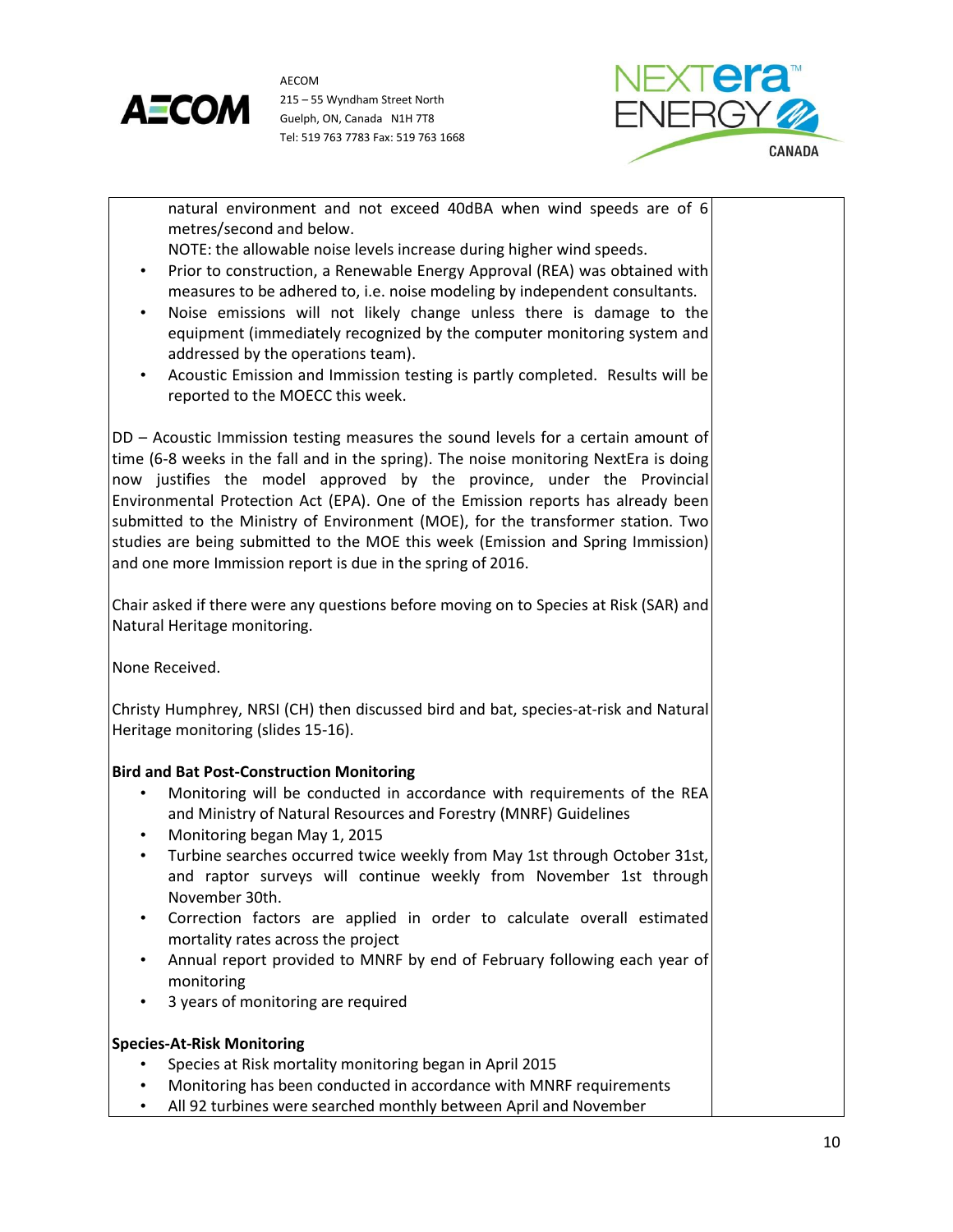



- Annual report will be prepared in winter 2015
- Species at Risk Monitoring continues for the life of the project

**Chair – Is searcher efficiency referring to the efficiency of the actual people searching for carcasses, and scavenger rate referring to the species that would have taken the carcasses away before people would be able to find them?** CH – Yes, that is correct.

DM – It is interesting to note that this is a very robust, unique program. In order to test searcher efficiency, NRSI actually has another person come out to place carcasses throughout the area and then calculates how well the searchers found them. If the searchers found four (4) out of five (5) it is tracked as an 80% searcher efficiency.

# **What has been found so far?**

CH – The monitoring process is not complete yet so NRSI does not have any numbers but it will be by the end of this year. When monitoring is complete, NextEra will publish a summary report that outlines the mortality rates and statistics on raptors, birds and bats, and scavenger and searcher efficiency rates.

CM – The summary report will be posted to the website when complete and NextEra is committed to circulating to the CLC members as well.

## **What mortality levels are seen as acceptable?**

CH – The MNRF has a guideline that outlines the acceptable thresholds. For birds, the acceptable rate is 14 per turbine, per year; the rate for bats is 10, per turbine, per year; and for raptors the rate is 0.2 per turbine, per year. Saying that, the actual rates are usually much lower than the acceptable threshold.

## **If the thresholds are exceeded, what happens?**

CH – If the thresholds are exceeded, the data is included in the report submitted to the MNRF. Then, the implementation of mitigation measures will be required as well as further research to try to understand the problem so it may be solved. Sometimes additional surveys are required to understand specific behaviour patterns. The mitigation process is outlined in the MNRF guide as well.

## **Do you look directly under the turbines or further?**

CH – For mortality, NRSI searches a 50 metres (m) radius around the turbines. This radius is a standard set forth by the MNRF province-wide. When searching for mortalities, we have to determine what the most reasonable distance from the turbine will be. The MNRF has chosen 50 m because previous research at projects across North America has shown that the vast majority of mortalities will occur within this radius. There will always be a certain level of mortality beyond the area searched that is unknown.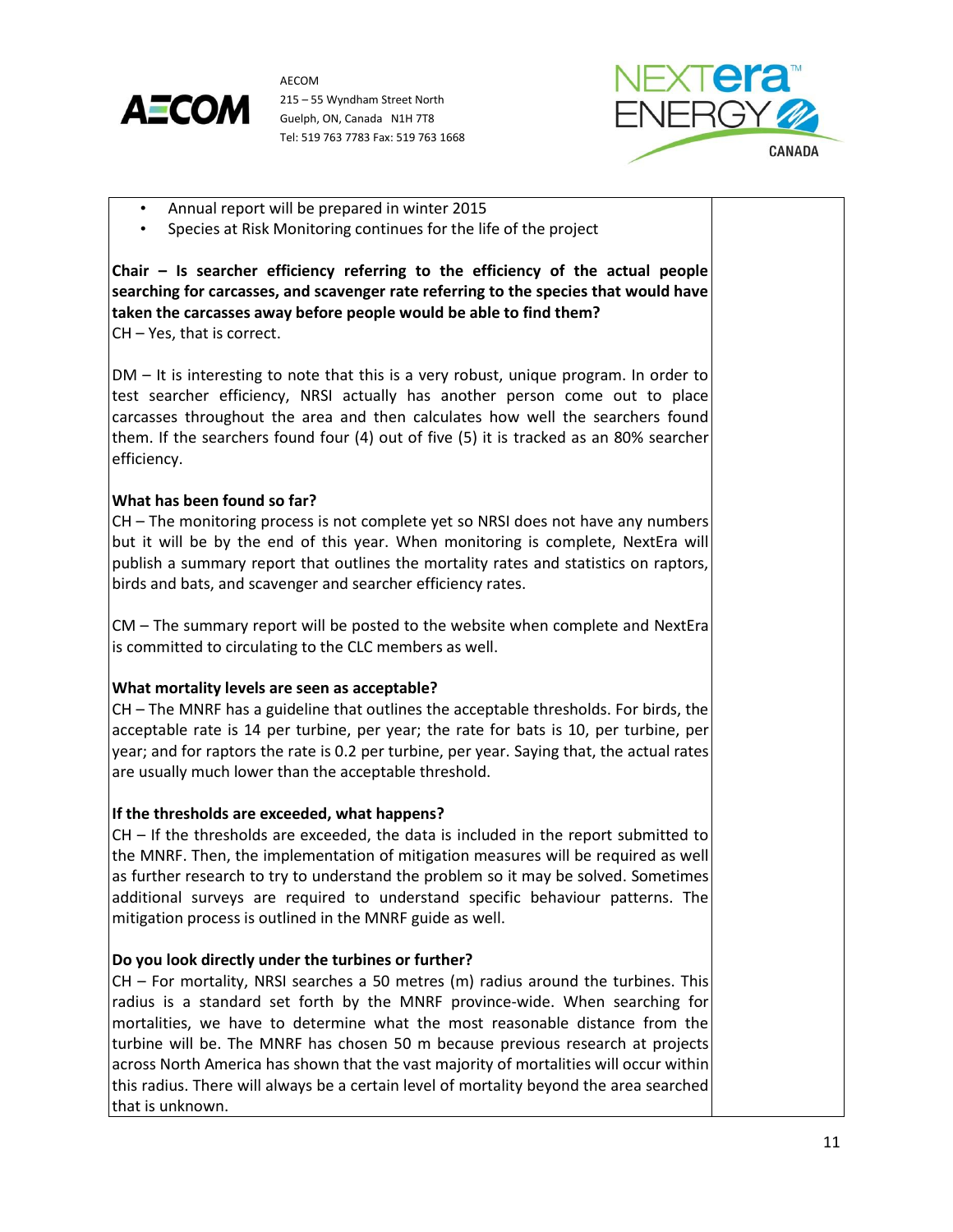

h



| <b>Natural Heritage Monitoring</b>                                                                                                                                                                                                 |  |
|------------------------------------------------------------------------------------------------------------------------------------------------------------------------------------------------------------------------------------|--|
| Post construction monitoring of certain wildlife habitats is required by the<br><b>REA</b>                                                                                                                                         |  |
| Bat maternity colony habitat, Amphibian Breeding habitat<br>$\bullet$                                                                                                                                                              |  |
| Habitat monitoring began in 2015, in accordance with the requirements of<br>$\bullet$                                                                                                                                              |  |
| the REA                                                                                                                                                                                                                            |  |
| 3 Years of habitat monitoring is required<br>$\bullet$                                                                                                                                                                             |  |
| Annual reports will be submitted to MNRF each year<br>$\bullet$                                                                                                                                                                    |  |
| CH - For the Jericho WEC, bat maternity colony habitat and some amphibian<br>breeding habitat has been named significant. NRSI did habitat monitoring for each                                                                     |  |
| category this year and will be submitting a report to MNRF at the end of the year.                                                                                                                                                 |  |
| Chair asked if there were any other questions regarding monitoring.                                                                                                                                                                |  |
| None Received.                                                                                                                                                                                                                     |  |
| <b>7. Retirement and Decommissioning Process</b>                                                                                                                                                                                   |  |
| Chair asked Doug M. to discuss the retirement and decommissioning process (slides                                                                                                                                                  |  |
| $17-18$ ).                                                                                                                                                                                                                         |  |
| Lifespan                                                                                                                                                                                                                           |  |
| The average lifespan of a turbine is 25 years.                                                                                                                                                                                     |  |
| At the end of its lifecycle, a wind facility can either be decommissioned or<br>$\bullet$<br>repowered.                                                                                                                            |  |
| <b>Repowering:</b>                                                                                                                                                                                                                 |  |
| If the economics are viable, a facility may be repowered with new                                                                                                                                                                  |  |
| technology.                                                                                                                                                                                                                        |  |
| NextEra Energy has replaced hundreds of old turbines with 34<br>$\overline{\phantom{0}}$<br>Siemens 2.3 MW machines at the Altamont Pass facility in California.<br>Several kms of overhead electrical lines, electrical poles and |  |
| redundant service roadways were also removed.                                                                                                                                                                                      |  |
| Decommissioning:                                                                                                                                                                                                                   |  |
| The process and impacts are similar to the construction phase, but in reverse                                                                                                                                                      |  |
| sequence:                                                                                                                                                                                                                          |  |
| <b>Temporary Work Areas:</b><br>$\overline{\phantom{0}}$                                                                                                                                                                           |  |
| Creation of temporary work areas (50 m x 50 m area with<br>topsoil removed).                                                                                                                                                       |  |
| Creation of crane pads (15 m x 35 m area with topsoil                                                                                                                                                                              |  |
| removed and crushed gravel added).                                                                                                                                                                                                 |  |
| Removal of Equipment and Buildings:                                                                                                                                                                                                |  |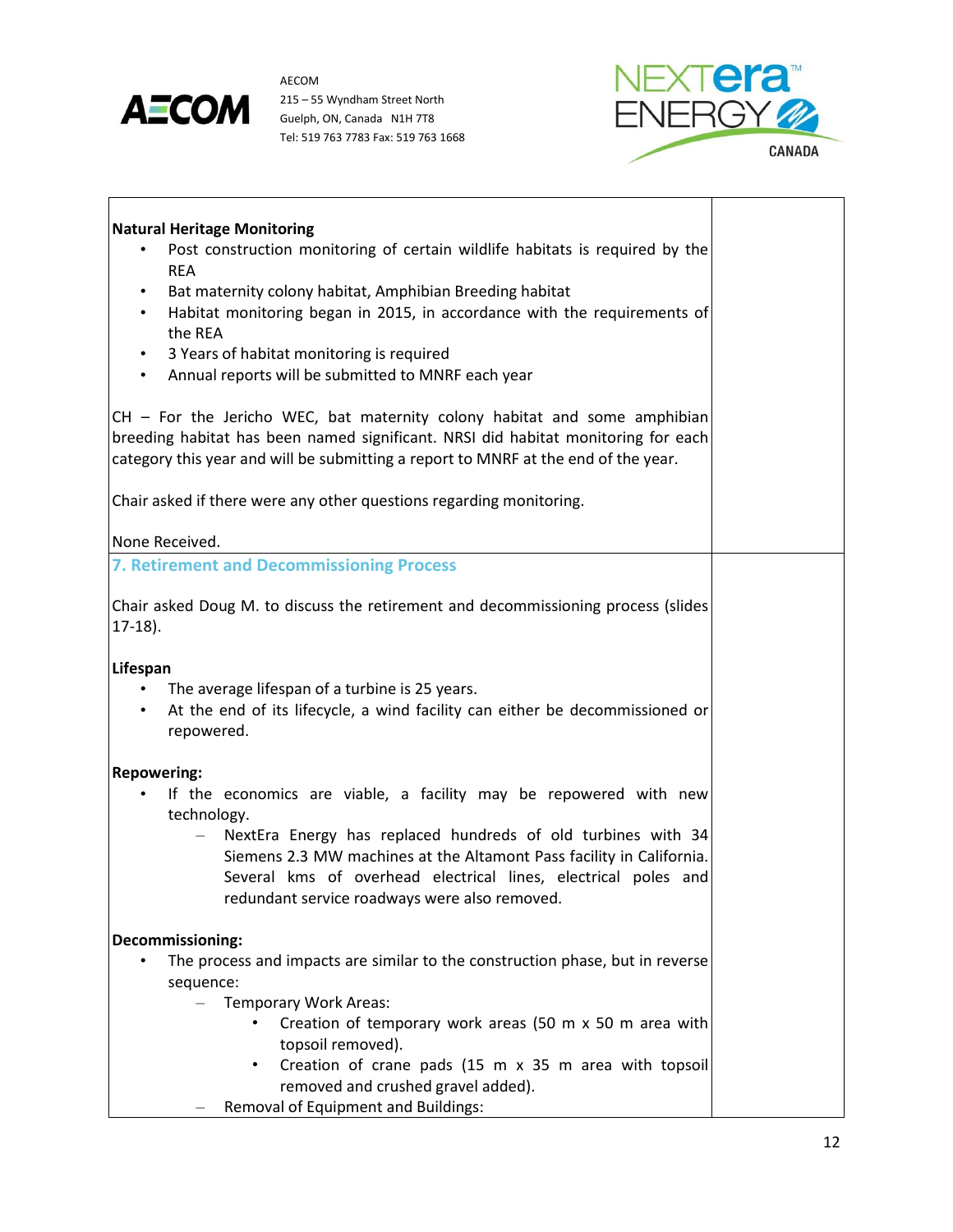



- Use of cranes to remove the blades and hub and tower segments and use of trucks for the removal of turbines, towers and associated equipment.
- Removal of above-ground lines and poles that are not shared with Hydro-One and filling of holes with clean fill.
- Demolition of the substation.
- Removal of roads and replacement with clean sub- and topsoil, unless the landowner requests that the roads be left in place.

# **Chair - Is the decommissioning timing the same as construction timing?**

DM – Honestly, the timing is close to the same but the decommissioning process will take a bit longer as it is a less natural process than construction. The bolts will not be brand new, for instance, disassembling may be a bit more difficult than the assembly process.

## **Decommissioned Equipment Left in Place:**

- Underground electrical lines will be cut and the ends buried 1 metre (m) below grade. These lines are inert and will have no negative impacts on the environment, soil and cultivation practices.
- Foundations will be left in place. The top 1 m will be removed and replaced with clean fill and stockpiled topsoil – to allow for cultivation of agricultural lands.

## **Recycling:**

All materials will be recycled, where possible, or disposed offsite at an approved and appropriate facility.

# **Will these machines last 25 years or more? The machines in California were just replaced after 20 years of operations.**

DM –The machines NextEra replaced in California had 20 years of life based on the 1992 technology. The machines that were just installed are expected to have a 25 year lifespan based on a 2014 technology. 25 years actually seems like a short lifespan for these machines but we assume that over the next two decades, efficiencies in technology and equipment will grow to exceed the current standards.

# **Chair – I assume NextEra has seen growth in efficiency in the machines over the last couple of years.**

DM – Yes, the technology is always growing and changing for this type of equipment. NextEra has hired these young men and women to keep the wind turbines running better and more efficient than ever.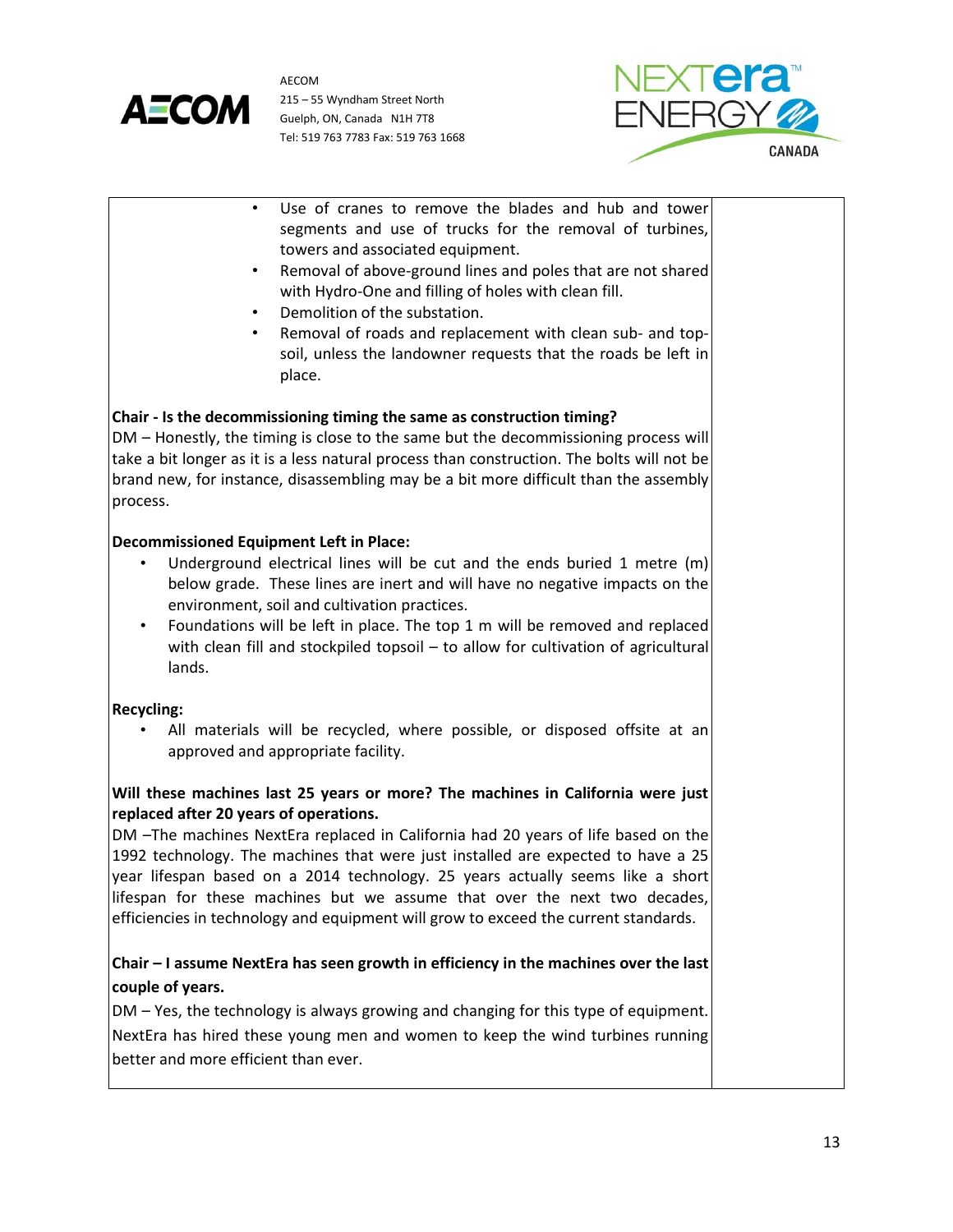



| 8. Tentative Items for Discussion at Future CLC Meetings                                                                                                                                                                                                                                               |  |
|--------------------------------------------------------------------------------------------------------------------------------------------------------------------------------------------------------------------------------------------------------------------------------------------------------|--|
| CLC Meeting #4 (slide 19)<br>Update on Operations and Maintenance<br>Monitoring and Mitigation Measures<br>$\bullet$<br>Ongoing Community Involvement and Access to Information<br>$\bullet$<br>Conclusion of the REA mandated CLC Process<br>$\bullet$                                                |  |
| Chair reminded the CLC members that this is the third out of four meetings for the<br>Jericho WEC and asked if there were more questions or anything they would like to<br>see discussed in the fourth and final CLC.                                                                                  |  |
| Will the sale of Hydro One effect the NextEra WECs here?<br>$CM - As$ far as I know, no. NextEra contracts are not with Hydro One, except the<br>interconnection agreement which does not have financial implications for NextEra.                                                                     |  |
| So the sale of power doesn't go directly to Hydro One? Who is the contract with?<br>CM - Correct. NextEra power purchase contracts are with the Ontario Power<br>Authority (OPA), which is now known as the Independent Electricity System Operator<br>(IESO).                                         |  |
| Chair reminded CLC members to let him know if any other issues come to mind<br>before the next meeting so the times can be included on the agenda                                                                                                                                                      |  |
| DM - NextEra's door at the O&M building in Jericho is always open. Peter Miller is in<br>the office every day and is available to answer any questions you may have.                                                                                                                                   |  |
| SL - As a note, for anything drainage related, please contact Borea construction and<br>CanACRE as they are best suited to address drainage issues.                                                                                                                                                    |  |
| Comment - Our local council is using this wind project to get more votes. The shape<br>that two of the roads are in is not because of NextEra, it is because of the members<br>of council.                                                                                                             |  |
| Josie Bird, NextEra (JB) - Derek, is there anything you would like to mention<br>regarding the Community Vibrancy Fund (CVF)?<br>DD - Not at the moment but that is something NextEra can provide for the next<br>meeting.                                                                             |  |
| There seems to be a lot of water around the base of the towers. Is this because of a<br>problem with the tiles?<br>$SL - It$ is compacted directly under the towers because it's part of the construction of<br>it. If there is a concern about existing tile because of the reroute, Borea can take a |  |
| look at those concerns. There are areas out there that have no tile or minimal tile so                                                                                                                                                                                                                 |  |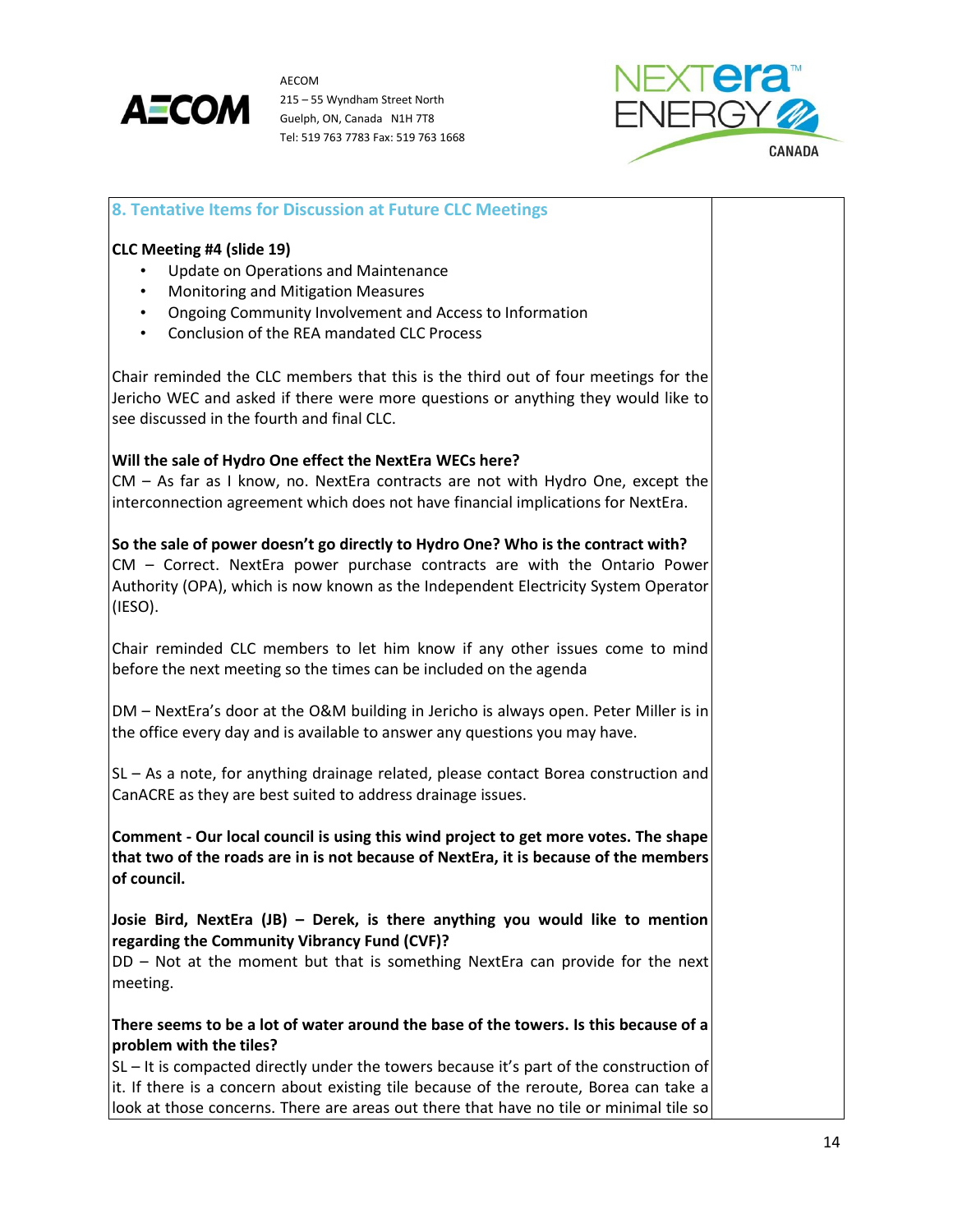



there is little Borea can do.

Borea is out on the land right now looking at problem areas. It has been a very dry summer and now the last couple of weeks have been very wet, so problems are now being found. Borea is trying to solve all problems right now before the weather gets too wet. If it is too messy to deal with right now, we can make an agreement with the landowner to wait until the spring to deal with the outstanding issues.

# **The compaction issue is there, but the tiles are gone that used to be there. These issues are sometimes hard to portray to construction workers.**

SL – I understand that you are concerned the tile issues aren't being addressed effectively. There are certain compaction issues that will take one to two winter seasons to resolve. I've noticed across the six local wind projects NextEra operates in the region that sometimes the land we thought wouldn't do well has, and land we thought would do well, did not. There is a myriad of contributing factors. Right now is the best time to look at tiling and drainage issues and try to address them.

I can't promise and won't promise you that all issues will be resolved this winter, but Borea will do our best to help. NextEra will be here for the next 20 years to make sure issues get resolved and landowners are happy.

**Comment - Peter Miller has proven himself trustworthy and has done a heck of a job during operations but we want solutions to our problems and I'd like to know the deadlines.**

SL – Borea can make an appointment to come to your property to look at the issues and make a plan for when the issues can be addressed.

**Comment – Sometimes a landowner has to take the bull by the horns himself. In my case, there was extensive damage on my property so I did extensive research. I told the company that digging in certain areas would not work because I knew where the tiles were placed. For other wind farms, as they were working they watched where they placed the wind mills in co-ordination with the farmers. As soon as they're done putting the hydro line in, they run tile right along the side and hook everything up that way. If this centre had been built that way, it would work much better. It's a more expensive option, but in the long run it would save a lot of headaches and heartaches.**

DM – NextEra has a lot of lessons learned from building this wind energy centre and we would be remiss if we did not consider these lessons learned for future projects.

**Comment – When you have a laneway, there is going to be run off and you can do all of the tile you want but you need a proper drainage system in place. In the next few weeks I'm going to be involved in making sure the repairs are done to make sure the issues are solved.** 

DM – NextEra will not release Borea until NextEra is confident that all the work that